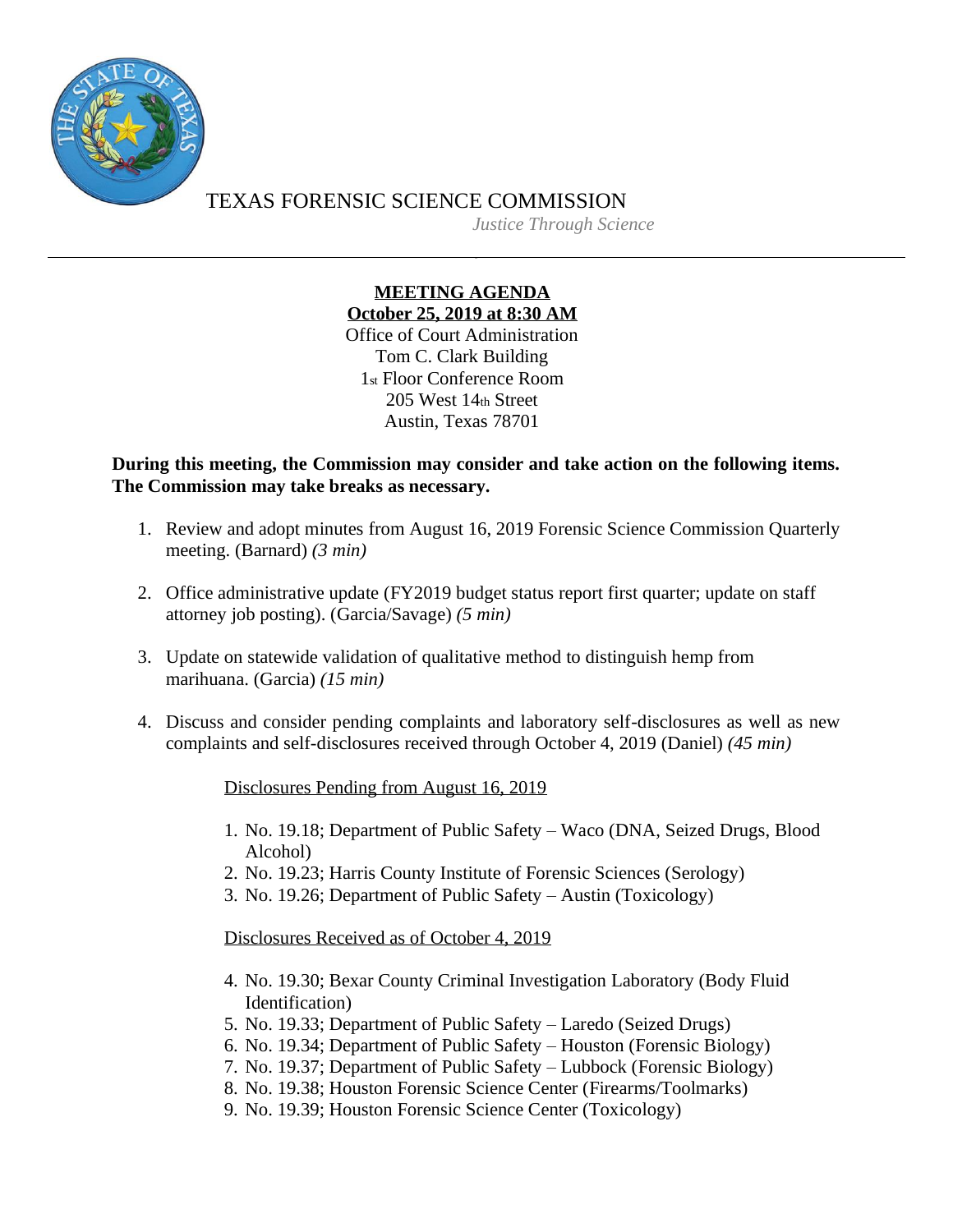Complaints Received as of October 4, 2019

- 10. No. 19.29; Blair, Randy (Department of Public Safety Abilene; Seized Drugs)
- 11. No. 19.31 Jones, Lee Charles (Tarrant County Medical Examiner's Office; Fort Worth Police Department Crime Laboratory; Ballistics)
- 12. No. 19.32 Striblin, James (Bexar County Forensic Toxicology Laboratory; Toxicology)
- 13. No. 19.35 Green, Brandon (Quest Diagnostics; Hair Follicle Drug Test)
- 14. No. 19.36 Wallace, Misty (Texas Alcohol and Drug Testing; Hair Follicle Drug Test)
- 5. Update on collaboration with the Standards Coordination Office at the National Institute for Standards and Technology regarding possible pathways for improving accreditation for forensic science service providers in Texas. (Garcia) *(45 minutes)*
- 6. Discuss status of crime laboratory accreditation program, including:
	- a. Accreditation non-conformances and reports received since August 16, 2019 quarterly meeting;
	- b. Review Expertox responses to cited nonconformances;
	- c. Discuss the Commission's recognition of the College of American Pathologists (CAP) – Forensic Drug Testing program;
	- d. Review outstanding accreditation rules and proposed rule concepts for approval, including the rule recognizing the merger of ABFT and ANAB; and
	- e. Discussion of inquiries from companies with field drug identification tools, including Detectachem mobile phone drug identification tool, DART drug identification tool, Draeger saliva field test, and CANN-ID technology for distinguishing marihuana from hemp. (Garcia/Savage) *(20 min)*
- 7. Discuss licensing advisory committee update, including:
	- a. Update on licenses issued;
	- b. Update on roll-out of renewal process, including CFE reporting for licensees;
	- c. Review outstanding licensing rules and proposed rule concepts for approval:
		- i. Clarifications to provisional license eligibility;
		- ii. Specification of CFE for Technicians;
		- iii. Blanket rule revisions, including discussion of continuing forensic education requirements for blanket licensees and responses to any comments; and
	- d. Review recommendation from TDCAA and vote on prosecutor appointment to licensing advisory board to fill prosecutor seat. (Garcia/Savage) *(30 min)*
- 8. Discuss proposed rule giving staff authority to dismiss complaints that are not forensic analysis and edits to the Commission's policies and procedures regarding the same. (Savage) *(5 min)*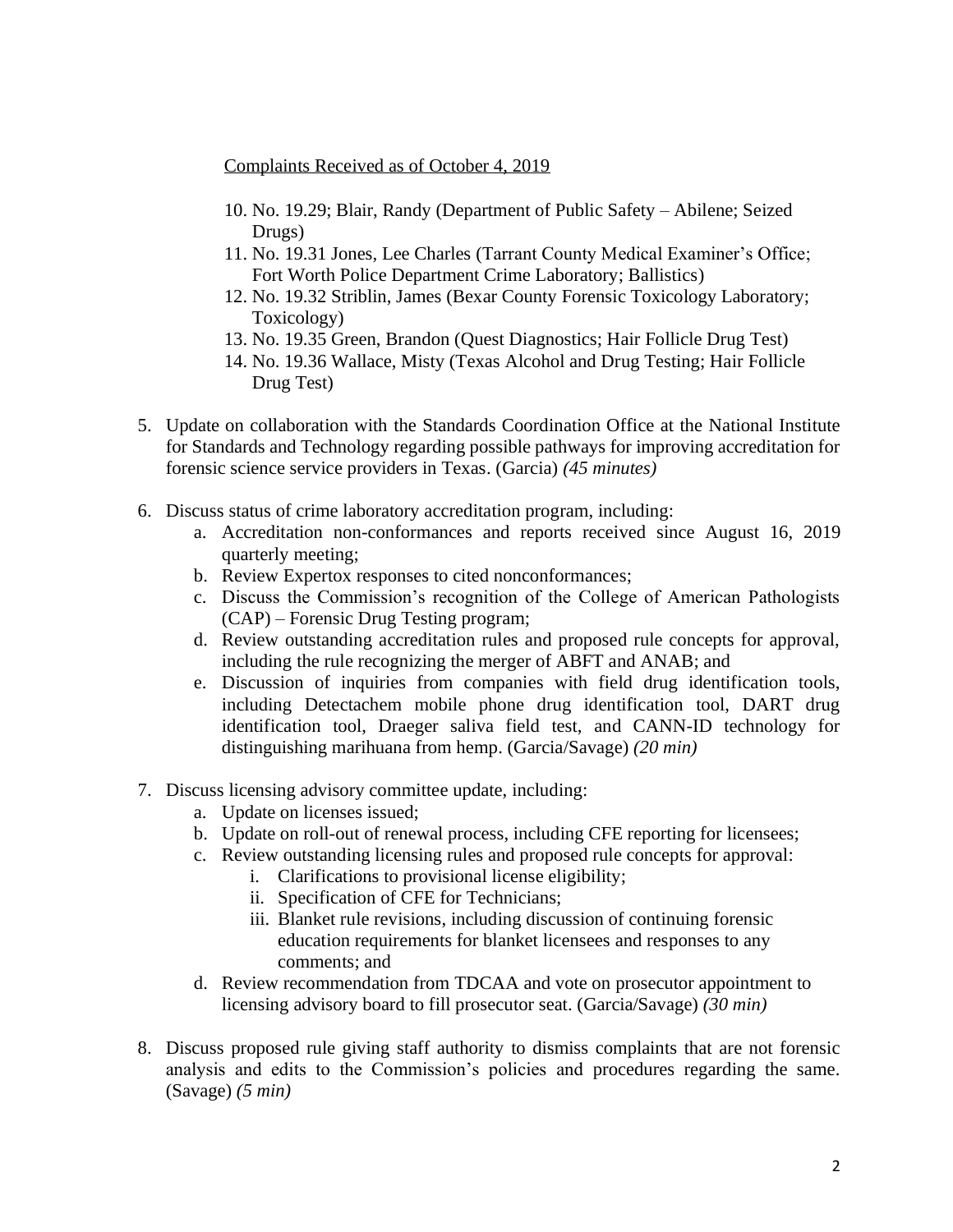- 9. Discuss four-year administrative rule review. (Savage) *(5 min)*
- 10. Update regarding Collins, Robert (DPS Houston; Forensic Biology) complaint #19.04 investigative panel. (Daniel/Budowle/Buzzini) *(10 min)*
- 11. Update from Crime Scene Investigation Working Group. (Garcia) *(10 min)*
- 12. Review and adopt draft guidelines from statistical sampling committee. (Garcia) (*10 min)*
- 13. Discuss and consider recommendation regarding the FBI's Non-CODIS Rapid DNA Best Practices/Outreach and Courtroom Considerations Task Group's guidance document for law enforcement agencies implementing Rapid DNA technology. (Garcia) (*5 min*)
- 14. Discuss and adopt recommendations regarding the following OSAC Registry standards:
	- a. Materials (Trace)
		- i. ASTM E3085-17
		- ii. ASTM E1610-18
		- iii. ASTM E2937-18
		- iv. ASTM E2927-16e1
		- v. ASTM E2926-17
	- b. Seized Drugs
		- i. ASTM E2329-17
		- ii. ASTM E2548-11e1
	- c. Toxicology
		- i. ANSI/ASB Standard 017
	- d. Interdisciplinary
		- i. ISO/IEC 17025:2017
		- ii. ISO/IEC 17020:2012
		- iii. ISO/IEC 17025/2005 (Garcia) (*15 min)*
- 15. Update from Task Group on Analytical Methods for Marihuana Cases. (Parsons/Drake/Daniel/Johnson/Kerrigan/Hughes/Boswell) *(5 min)*
- 16. Update on triage projects for DNA mixture review; update on Austin Police Department cases under review by UNTHSC-CHI. (Budowle/Wicoff/Boswell) *(5 min*)
- 17. Discuss plans for February 2020 DNA training for criminal lawyers at Bexar County Central Jury Room. (Garcia/Savage) *(5 min)*
- 18. Update from September 17, 2019 staff meeting with State Auditor's Office regarding the 86th Legislature's budget rider requiring the State Auditor's Office to develop a plan to evaluate and identify barriers in the processing of sexual assault kits in Texas. (Garcia/Savage) *(5 min)*